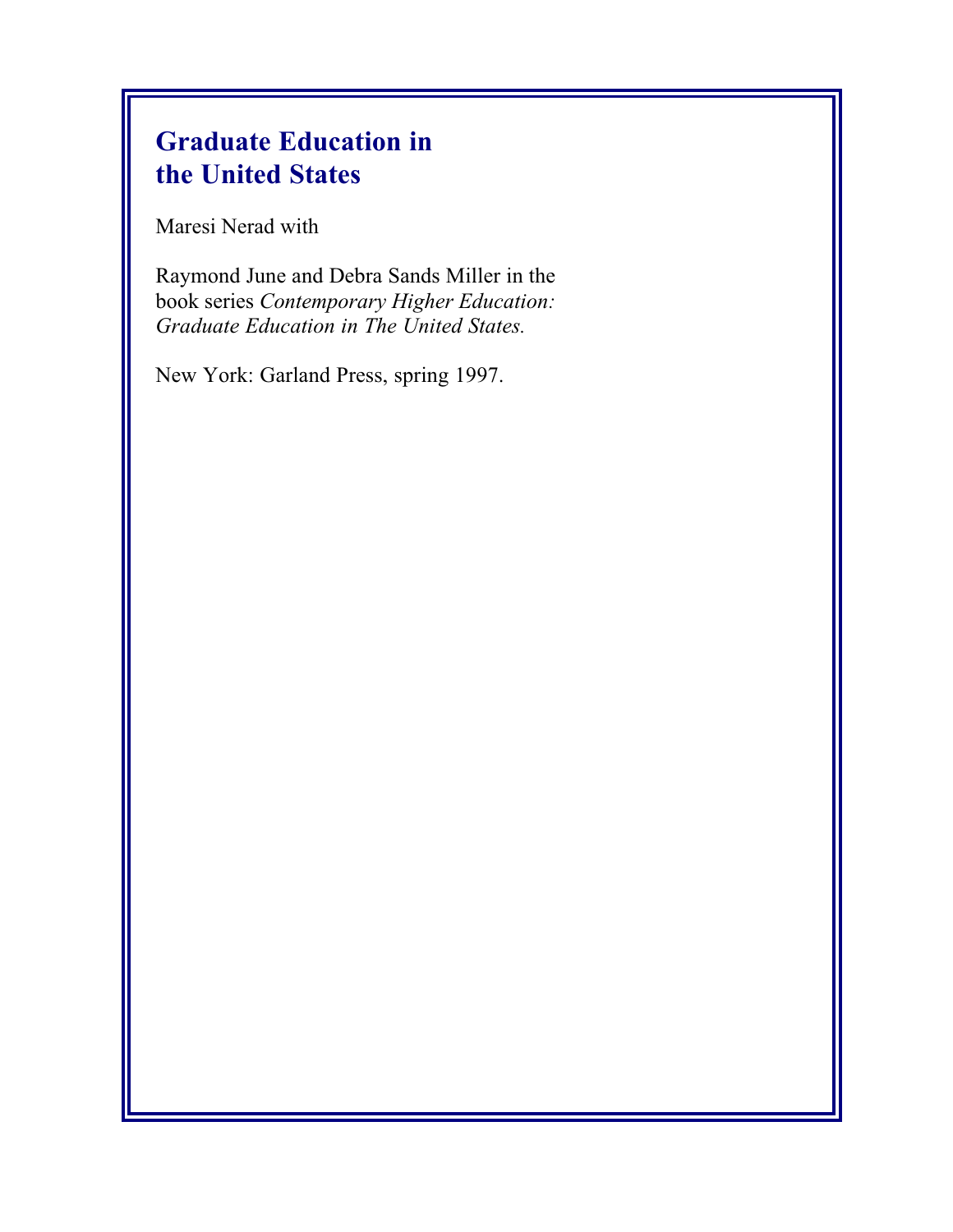### **CONTENTS**

In the book series *Contemporary Higher Education: Graduate Education in the United States.* New York: Garland Press, 1997

### **Introduction:**

The Cyclical Problems of Graduate Education and Institutional Responses in the 1990s *Maresi Nerad*

### **I. History and Development of Graduate Education in the U.S.**

### A. Beginnings.

Woodbridge, Frederick J.E. "The Present Status of the Degree of Doctor of Philosophy in American Universities," in *The Association of American Universities Journal of Proceedings and Addresses of the Fourteenth Annual Conference, University of Pennsylvania. November 7 and 8. 1912.* Published by the Association (Chicago: University of Chicago Press), 1911, pp. 19-23.

### B. After World War II

Geiger, Roger. "Research, graduate education, and the ecology of American universities: an interpretive history," in Sheldon Rothblatt and Bjorn Wittrock (editors), *The European and American University Since 1800* (Cambridge: Cambridge University Press), 1993, pp. 234-259.

### **II. Recurrent Issues in Graduate Education**

### A. National Issues: Supp1y and Demand

*Securing the Next Generation of Scholars and Professionals,* Committee on Science, Engineering, and Public Policy. *Reshaping the Graduate Education of Scientists and Engineers* (Washington, D.C.: National Academy Press), 1995, pp. 1-9, 19-45, 47-64

Schuster, Jack, "Speculating about the Labor Market for Academic Humanists: Once More into the Breach," *Profession* 95*,* (New York: MLA 1995), pp. 51-61

### B. Institutional Issues

1. Time to Degree, Doctoral Attrition, and Financial Support Ehrenberg, Ronald G. and Panagiotis G. Mavros., "Do Doctoral Students' Financial Support Patterns Affect Their Times-to-Degree and Completion Probabilities?" *Journal of Human Resources* 30 (No. 3, Summer 1995), pp. 581-609.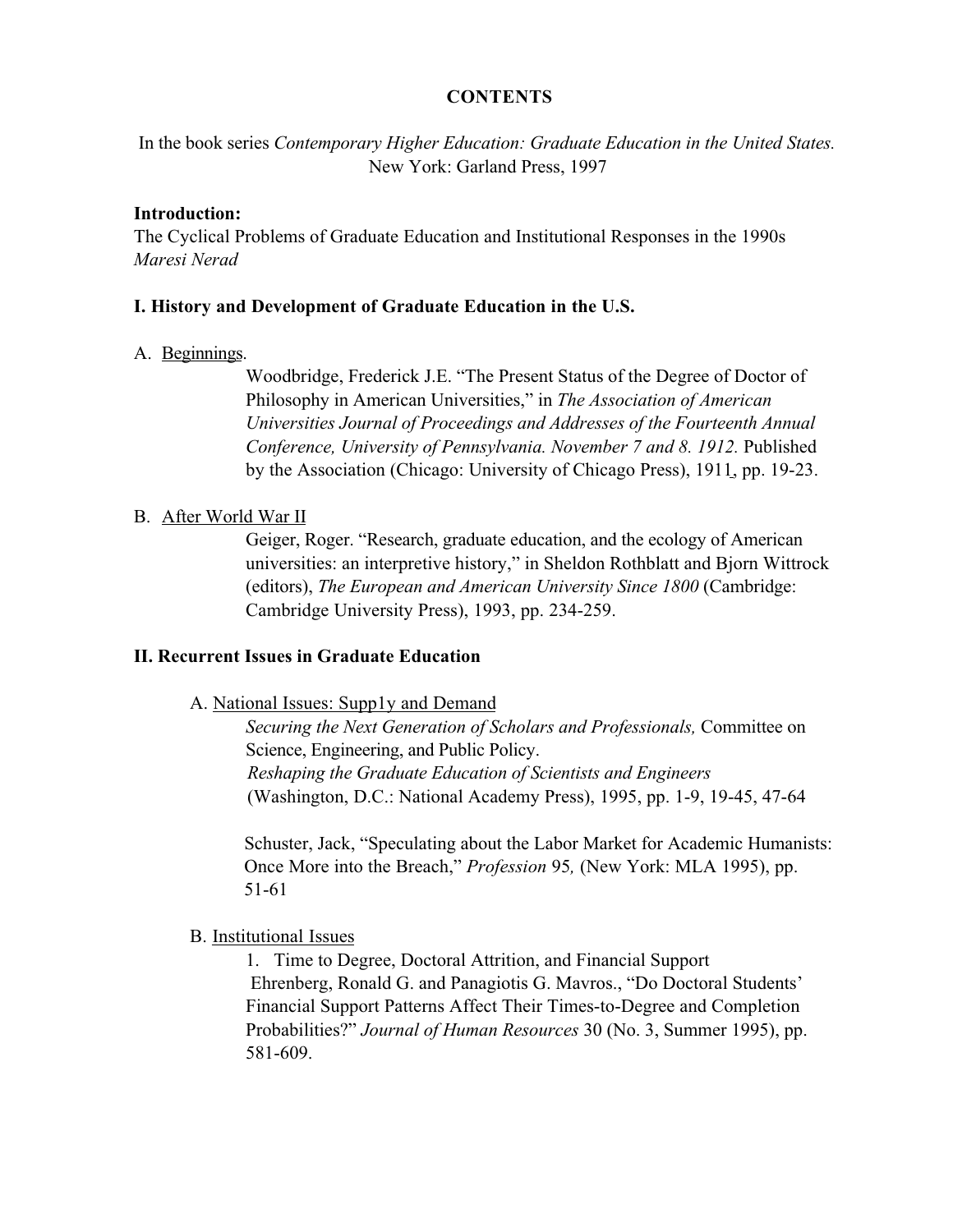#### 2. Program Size and Completion Rates

Bowen, William G. and Neil L Rudenstine. "Scale of Graduate Program." *In Pursuit of the PhD* (Princeton: Princeton University Press), 1992, pp.142162.

### 3. Program Quality

Goldberger, Marvin L et. al. (editors), *Research-Doctorate Programs in the United States: Continuity and Change.* (Washington, D.C.: National Academy Press), 1995, pp. 1-7, 16-29, and 58-61.

Bradburn, Norman, 'The Ranking of Universities in the United States and Its Effects on their Achievement," *Minerva* 26 (No. 1, Spring 1988), pp. 91-100.

### 4. Ethics

Lapidus, Jules B. and Barbara Mishkin. "Values and Ethics in the Graduate Education of Scientists," in William W. May (editor), *Ethics and Higher Education* (New York: American Council on Education: Macmillan Pub. Co.; Toronto: Collier Macmillan Canada-, New York: Maxwell Macmillan International), 1990, pp. 283-298.

Christina Gunsalus, "Misconduct: Views From the Trenches," *Science* 261 (27 August 1993), pp. 1108-1111.

### C. Student Issues

1. Mentoring

Kronik, John W. "On Men Mentoring Women: Then and Now." *Profession 90* (New York: MLA), 1990, pp. 52-57.

Council of Graduate Schools, "University of California. Berkeley: Beyond Traditional Modes of Mentoring," in *CGS, A Conversation About Mentoring: Trends and Models* (Washington , D.C.: Council of Graduate Schools), 1995, pp. 18-24.

#### 2. Teaching Assistantships

Andrews, John D.W. "Multiple Perspectives on the TAship: Views of the Developer, the Department Chair, the TA, and the Graduate Dean," in Nancy Van Note Chism and Susan B. Warner (editors), *Institutional Responsibilities and Responses in the Employment* and *Education of Teaching Assistants: Readings from a National Conference,* (Ohio State University: Center for Teaching Excellence), 1987, pp. 19-29.

### 3*.* The Dissertation

Isaac, Paul D., Stephen V. Quinlan, and Mindy M. Walker. "Faculty Perceptions of the Doctoral Dissertation," *Journal of Higher Education* 63 (No. *3,* May/June 1992), pp. 241-268.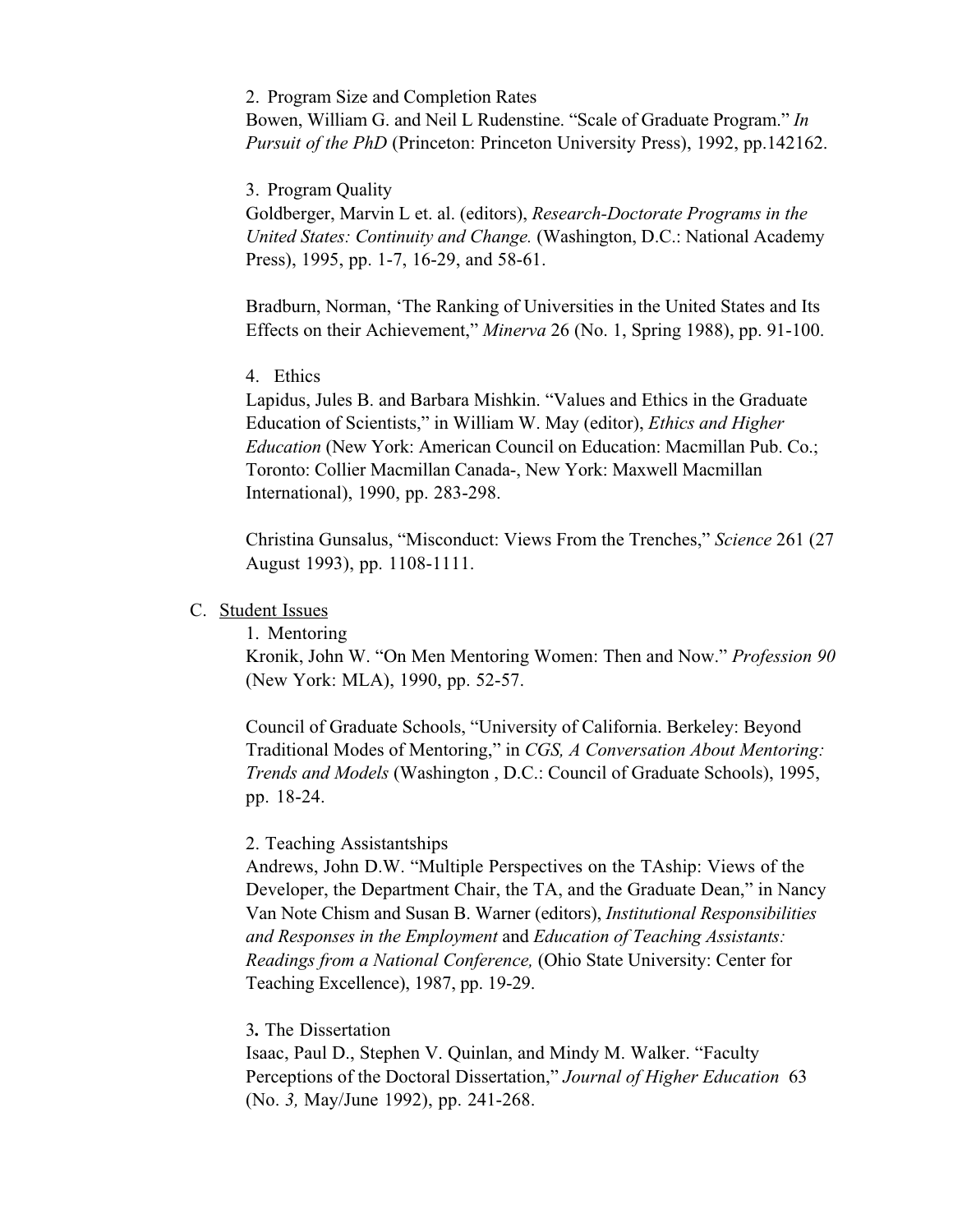# **III. Not Just the Ph.D.**

A. Master's Education

Haworth, Jennifer Grant and Clifton Conrad, "Master's Education in the United States: A Contemporary Portrait." Summary of the book. Conrad, Haworth and Miller, *A Silent Success: Master's Education in the United States* (Baltimore: John Hopkins University Press), 1993.

B. Postdoctoral Education

Sample, Steven B. "Postdoctoral Education in America," Address delivered at the Annual Meeting of the Association of Graduate Schools, Chapel Hill, North Carolina September 23, 1993. pp. 1-6.

# **IV. Changing Graduate Student Population**

A. Women

Etzkowitz, Henry. "Gender Implosion: The Paradox of 'Critical Mass' for Women in Science." Working paper, Women in Science series, (Science Policy Institute: SUNY), 1995.

B. Minorities

Nettles, Michael T. "Black, Hispanic, and White Doctoral Students-Before, During. and After Enrolling in Graduate School" A research report of the Minority Graduate Education (MGE) Project, jointly sponsored by the Graduate Record Examinations Board and Educational Testing Service (Princeton: Educational Testing Service), 1990.

C. International Students Debra F. Blum, "Foreign Students Said to Get Aid Preference Over U.S Minorities," *Chronicle of Higher Education* 38 (No. 27, 11 March 1992), p. A30.

# **V. Conducting Research on Graduate Education**

- A. Towards a Theory of Graduate Attrition Tinto, Vincent. Appendix: "Toward a Theory of Doctoral Persistence." Leaving College: Rethinking the causes and cures of student Attrition. 2<sup>nd</sup> ed. (Chicago: University of Chicago Press), 1993, pp. 282-297.
- B. Doing comprehensive research Nerad, Maresi and Joseph Cerny, "From Facts to Action: Expanding the Educational Role of the Graduate Division," *CGS Communicator* (May 1991), pp. 1-12.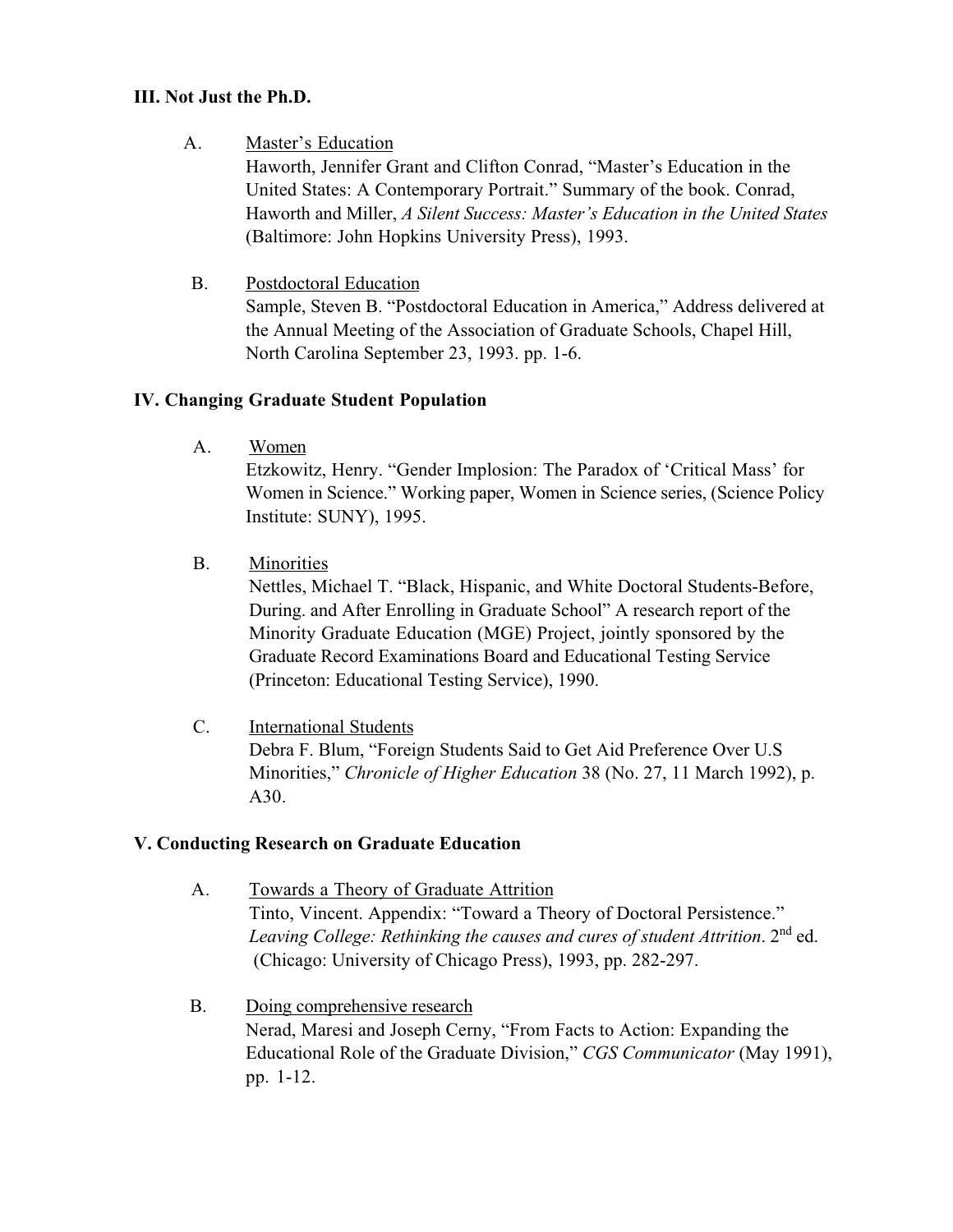#### **INTRODUCTION:** *Maresi Nerad*

## **The Cyclical Problems of Graduate Education and Institutional Responses in the 1990**s

When in January, 1900, five university presidents--Charles William Eliot of Harvard, William Rainey Harper of Chicago, Benjamin Ide Wheeler of California, Seth Low of Columbia, and Daniel Coit Gilman of Johns Hopkins--invited nine other United States university presidents to meet in the following month in Chicago for the purpose of forming a permanent organization devoted to "matters of common interest relating to graduate study,"1 none of them guessed that graduate education would become a major enterprise in the United States. Spearheaded by President Wheeler, this group of fourteen created the American Association of Universities (AAU) and set out to unify and improve the standards for the award of higher degrees at American universities. These men had received their advanced education abroad, most of them in German universities--the world's leading scholarly institutions at the turn of the century, and were eager to transplant the new form of scholarship they encountered there into their own institutions, In so doing, they hoped to stem the flow of able graduate students abroad and attract them to American universities for advanced study instead. Little did they know that some eighty years later graduate education in the United States would become a much sought after commodity and that students from countries all around the world, including Germany, would flock to American universities for their graduate education.<sup>2</sup>

In the fall of 1994, almost 1.2 million graduate students were enrolled in American universities. Of these,  $14\%$  were international students<sup>3</sup> In the same year, over  $40,000$ graduate students received doctoral degrees<sup>4</sup>--an all-time high--and almost 300,000 received master's degrees<sup>5</sup>. From the founding of the John Hopkins University, which is often perceived as marking the establishment of graduate education in the U.S., the number of doctoral degrees practically doubled every decade until the late 1950s, tripled during the post-Sputnik era, reached a historical peak (of 33,755) in 1973, stabilized until 1986, and climbed steadily after 1986 until the present. Not only did more students go on to pursue advanced studies, but also more graduate schools offered a greater variety of programs, and more institutions conferred graduate degrees. In 1908, for example thirty-eight universities offered doctoral degrees, in 1958 there were 175, and in 1994, 37: colleges and universities in the U.S. and Puerto Rico awarded Ph.D.'s

In spite of the seeming success of American graduate education and its distinguished reputation in academic circles both in the United States and abroad, Congress and professional associations today are calling for a reduction in Ph.D. production, claiming that American universities unnecessarily overproduce doctorates. They cite industry leaders who complain that science Ph.D.'s take too long to complete their studies, are too narrowly educated, and are ill prepared for the world outside academe.<sup>6</sup> Forgotten are the stories in the *New York Times* and the *Wall Street Journal* just five years ago warning about a serious shortage of Ph.D.'s in the 1990s as a result of massive faculty retirements and the anticipated increase in the college-bound population. These articles referred to the prominent Bowen and Sosa study of 1989<sup>7</sup> that projected a substantial excess demand for faculty in the arts and sciences, beginning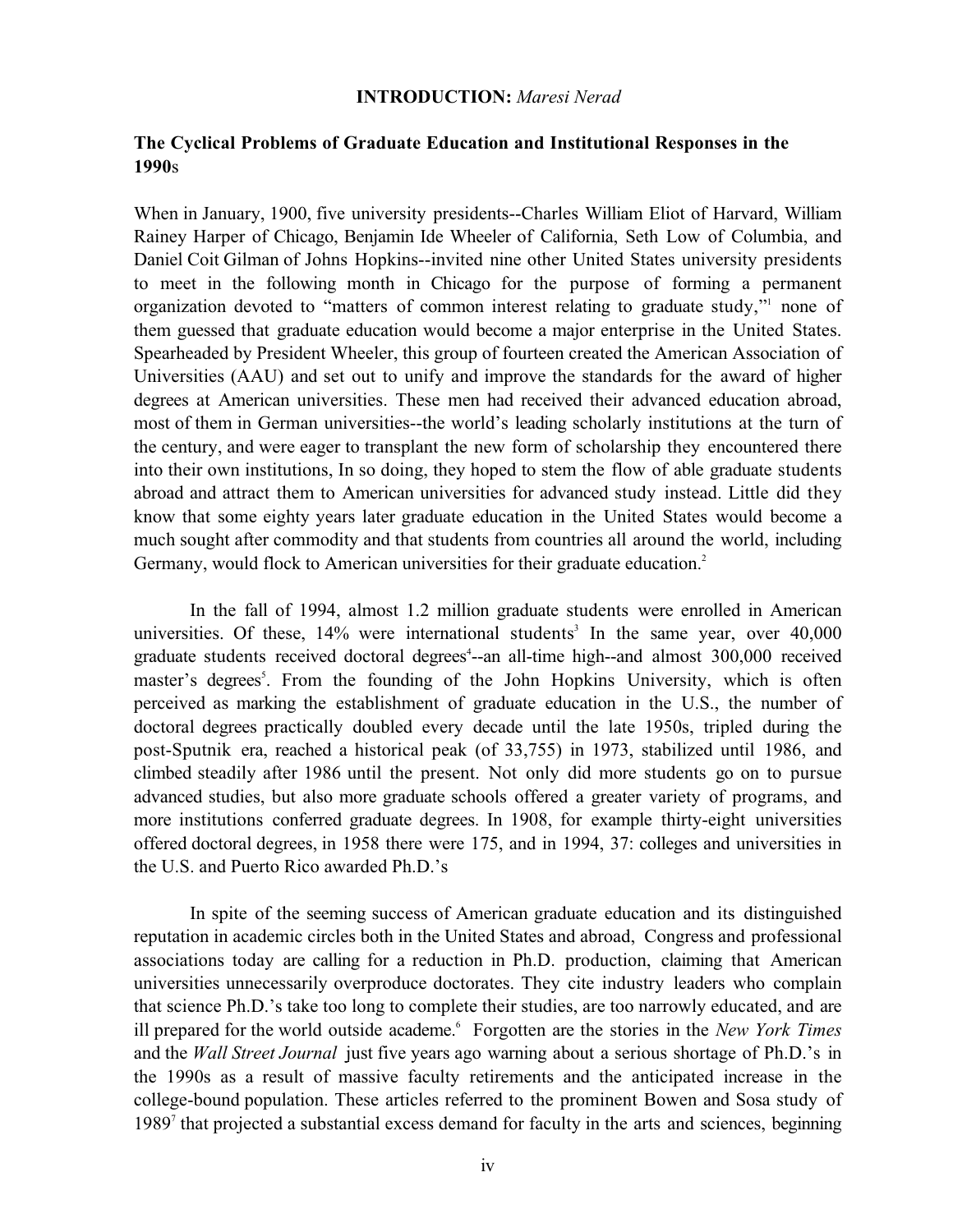in 1997 and continuing through 2002, and the presidential address delivered by Richard Atkinson at the AAAS annual meeting in 1990, in which he predicted a serious shortfall of Ph.D.'s in science and engineering for several decades to come.<sup>8</sup> Yet, in 1996, universities are considering curtailing Ph.D. production, and institutions which are not are instead contemplating altering their curriculum in order to adapt their graduate programs to a changing job market.

Why these contradictory messages? During the last decade, just as in the last hundred years, graduate education has had to respond to demands from external forces as well as to the internal demands and dynamics of their own, campuses. The labor market; state higher education governing boards; federal and state research funding and student aid policies; and the public who, during the last decade have demanded that the university be increasingly accountable for the use of public tax-dollars, all have played a more dominant external role in the shaping of institutional policy and program structure. Advancement in knowledge; individual departments, which differ widely from each other in size, wealth, program structure, and outlook regarding the purpose of doctoral education; a student body which, in recent years has become increasingly diverse in gender, ethnicity, citizenship, and age; and the increasing intra-institutional competitive pressure to improve or maintain programs that are regarded highly in academic quality by their peers, are the internal forces that have shaped graduate education

#### **Key Issues for Graduate Education during the Last Decade**

There are a variety of issues that have been debated by graduate deans, university administrators, and higher education policy makers during the last decade. The majority of these issues are not new: the same debates have appeared repeatedly throughout the history of U.S. graduate education. In 1964, the problem of long time-to-degree was the theme of a national conference for graduate deans. On this occasion, Dean Hughes from Texas re-read the "Proceedings" of the AAU and discovered that "the deans of AGS have deliberated the problem of how to expedite graduate programs some three dozen times since 1900."<sup>9</sup> In 1960, Berelson commented in his book on graduate education, "plus ca change, plus c'est la meme chose," and listed the following questions as having been discussed over and over: "What does the Ph.D. really mean? What is the place of the master's degree? How can standards be maintained under the pressure of numbers? What can be done to counter the growing specialization of the disciplines? How can the doctoral dissertation be domesticated? How many institutions should offer doctoral work?"<sup>10</sup>. These questions are similar to questions posed about the Ph.D. degree in 1996.

Reading through the history of the Association of Graduate Schools (AGS) and the conference topics of the Council of Graduate Schools (CGS), it seems that the over- or under-production of Ph.D.s, financial support for students and research, effectiveness of the graduate programs, and the relevance of the curriculum to societal needs were always contested topics. What is new is the reaction of the institution to these conflicts and problems. During the last decade, universities have had to develop new institutional programs, administrative structures in response to the multiplicity of challenges facing them.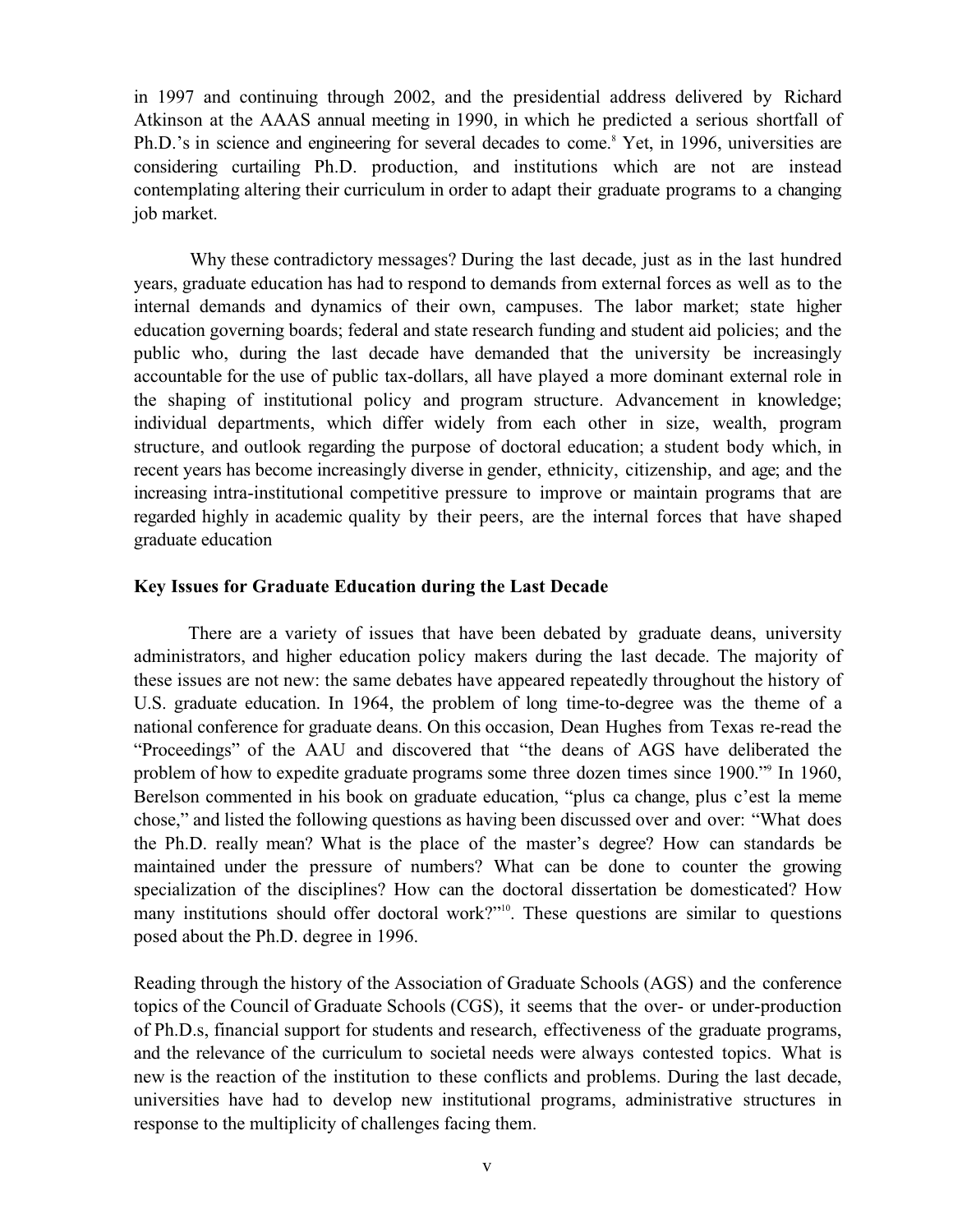In the following, then, I will briefly describe the issues that, as a result of the external and internal pressures faced by graduate education, have recently been posed in the graduate education debate, and how institutions have responded. A current list of recurring and new issues includes: (1) under- or over-production of Ph.D.s; (2) long time to doctoral degree and low completion rates, particularly in the humanities and social sciences; (3) reduction in federal and state support for research and student financial aid; (4) quality of doctoral programs; (5) concerns about ethics in research; (6) faculty student relationship; (7) the lack of pedagogical training for graduate students teaching assistants; (8) the increasing number and duration of postdoctoral appointments.

### **Ph.D. Production**

Since graduate education, and particularly doctoral education, is the final stage in the process of higher education, students expect to enter directly into the employment sector either inside or outside academe. Only in the sciences, and to some degree in engineering, do doctoral students postpone entrance into the labor force by securing a postdoctoral position, which can be any combination of work and study."<sup>11</sup> But, in general, because doctoral. students are expected to emerge from their graduate education prepared and ready to enter the job market, the labor market is one of the strongest external forces exerting pressure on graduate education. Institutions, although with an inevitable time lag, have devised strategies to either expand or reduce graduate enrollment and degree production.

During the late 1980s, when labor market study results anticipated a severe shortage of doctorates, institutions planned to expand their capacity to offer graduate education. The University of California, for example, intended to establish a tenth campus and increase graduate academic and professional enrollment by 55% until the year 2005. Graduate deans nationwide began to devise comprehensive recruitment strategies and prepared to rearrange their graduate student support money in order to offer four- or five-year support packages that would make graduate study more attractive.

But the end of the Cold War, a world-wide recession, and a federal government which was, and still is, determined to reduce the country's budget deficit called a halt to all plans for expansion. The federal government changed its spending policy for research and development (R&D) and student aid. Industry shifted its emphasis toward core business, cut back its research, and hired fewer scientists and engineers. Faced with this new situation, the federal government was less interested in funding non-applied research, and industry required individuals who were highly flexible, could rapidly apply their knowledge and research skill to new areas, and could work effectively in a team. Government criticized the university for having neglected societal needs, and industry criticized the university for having trained their science and engineering doctorates too narrowly, and therefore producing researchers who were ineffective in the world outside academe.<sup>12</sup> In the humanities and social sciences, students unable to find academic employment in a tight job market were often considered failures by their own departments, and unfortunately, their plight was often more the source of satirical anecdotes or mocking cartoons than of serious economic and political concern.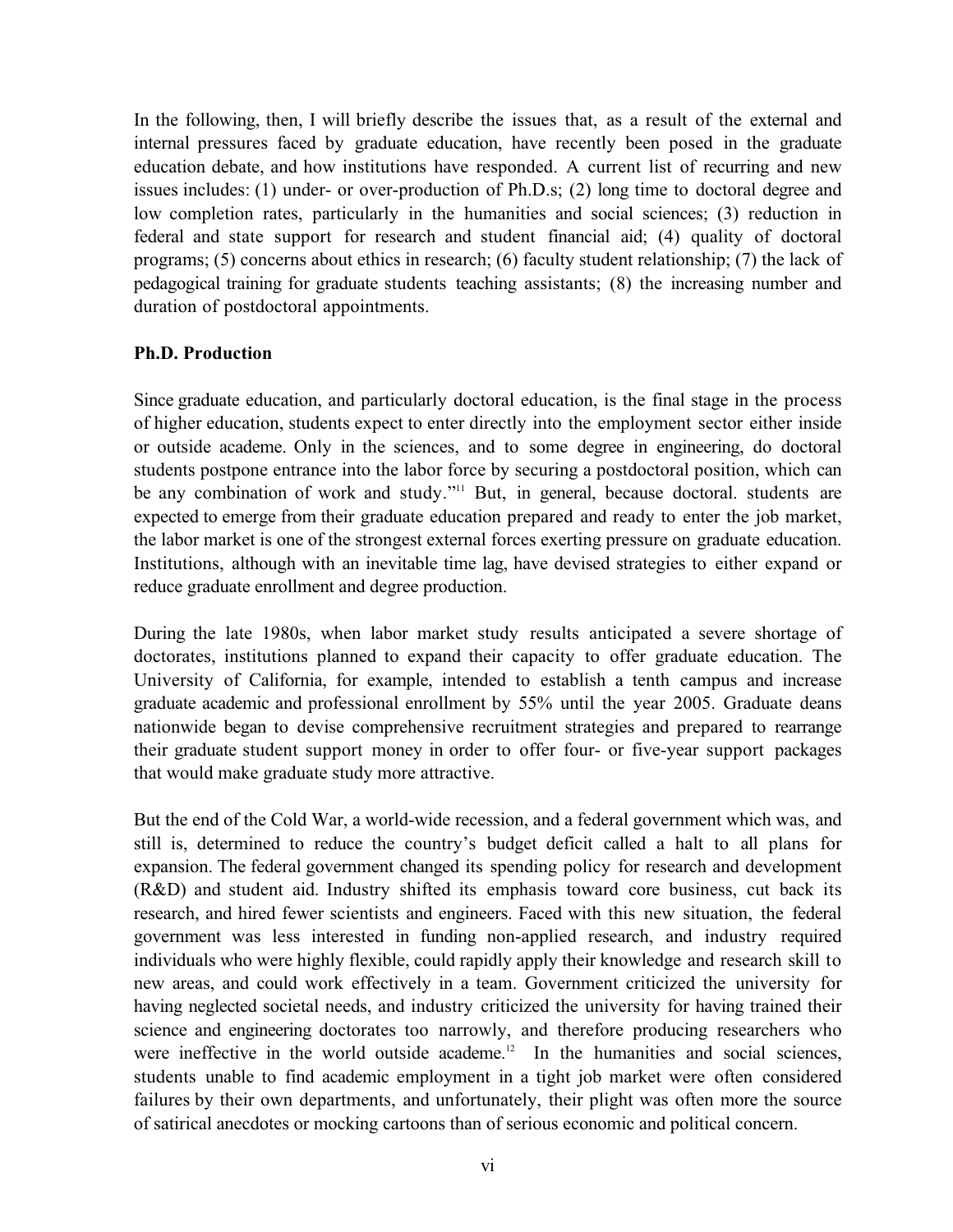Universities responded to these changes by systematically collecting information on their graduates, by revising their curricula, and by considering ways strengthening the master's degree in science and engineering. As requests for information on the career paths of doctorates began to come from federal, state, and institutional agencies, this issue became the primary concern of graduate deans. Institutions began tracking their doctoral graduates and maintaining databases of current information. U.C. Berkeley is currently in the process of launching a study of Ph.D.'s ten years after graduation.

# **Time-to-Degree and Attrition**

In the late 1980s when a shortage of doctorates was anticipated, the length it took students to complete their doctoral degree became a serious concern. In order to guarantee a sufficient and rapidly produced supply of doctorates to meet the anticipated demand, institutions began to examine the factors contributing to time-to-degree. For example, in 1989, the California State Senate commissioned a study on factors affecting time to degree. The study results showed that, indeed, time to the doctoral degree at the University of California had increased by about one year over the last 20 years,<sup>13</sup> and the University of California began research on the reasons for the increase and to implement strategies for reducing time-to-degree.

There were additional reasons that time-to-degree data became important. Given the reduced federal and state budgets, many higher education governing boards were reluctant to increase spending in order to increase graduate production They looked for areas where they could legitimately hold the budget allocation for higher education steady or decrease it. In their efforts to do so, they began questioning the efficiency of the universities. As a result, they requested measurable output data. Time-to-degree and degree completion rates were obvious measures by which institutional effectiveness and efficiency could be evaluated. Setting up longitudinal data bases in order to analyze time to degree and completion/attrition rates became a focus for many graduate schools during this last decade.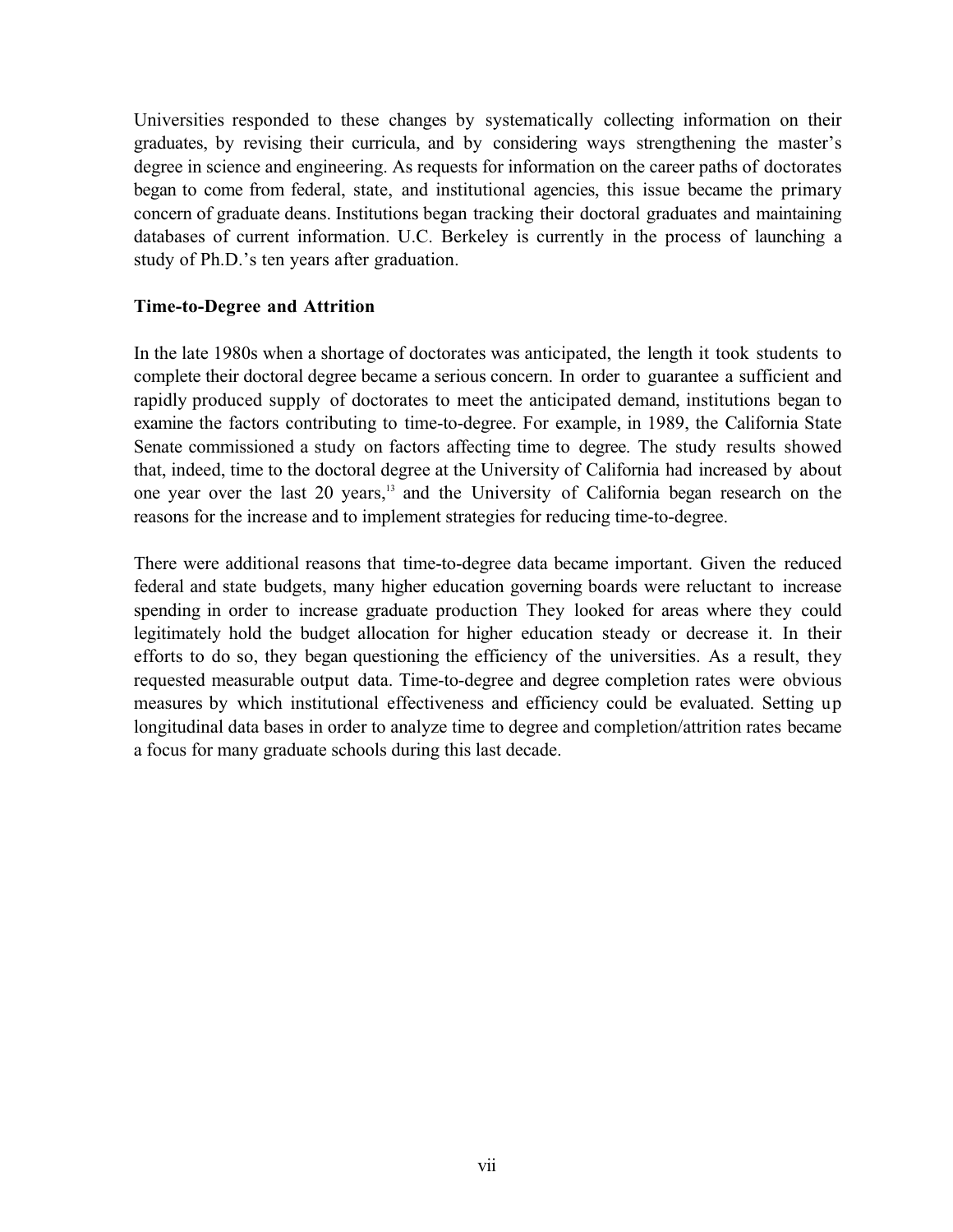# **Reduction in Federal and State Support for Research and Student Aid**

In the early 1970s, the government began to change its policy for awarding research funding and financial aid In the mid 1980s, R&D funding further declined, particularly for the behavioral and social sciences. In addition to this reduction on the national level, some states reduced their budget allocations for higher education as a result of the recession that hit certain states, such as Massachusetts and California, particularly hard. Institutions responded to these reductions in outside funding by increasing fees and tuition almost annually since 1991. Graduate schools, both at public and private institutions, organized major fund-raising campaigns to cover the cost of graduate student fellowships.<sup>14</sup>

# **Quality of Doctoral Programs**

The quality of the doctoral program has been a perennial issue Regular department reviews that include a review of the graduate program are the norm in many universities. Between 1992 and 1995, the national doctoral program assessment was undertaken by a team of faculty under the auspices of the National Research Council."15

Although this study is not without its critics, institutions and individual doctoral programs take these results very seriously. Quality programs attract quality students, more research money, and are less likely to lose faculty or funding, and/ or to be abolished all together.

In response, institutions have refined their quality measures. Data collection has become a primary concern. Many graduate schools have introduced exit questionnaires, completed by doctoral graduates at the time of filing the dissertation to assess students' satisfaction with their degree programs.

# **The Faculty/Student Relationship**

In recent years, the graduate student population has become increasingly diverse. More women, minority students, international students, and older re-entry students are enrolled for graduate study. Many of these students want their identities and backgrounds acknowledged, and there is a strong demanded for a curricula that speaks to their experience. Often they find the campus and departmental culture unresponsive to their unique needs; many are alienated and isolated. Women often struggle to balance study and childcare, and many find it difficult to establish or maintain social and professional networks in the absence of abundant female role models, Although the number of students from ethnic and racial minority groups has increased, there still have a small presence at the doctoral level, and of those students, even fewer complete the doctoral degree. Many minority students are first-generation college attenders, and the academic culture is foreign to them.

In order to ensure successful completion of the degree, institutions have responded by implementing mentoring programs that help socialize women and minorities into their role as professionals. Minority fellowships and need-based program have been implemented, and funding patterns have been rearranged and targeted toward critical points during a graduate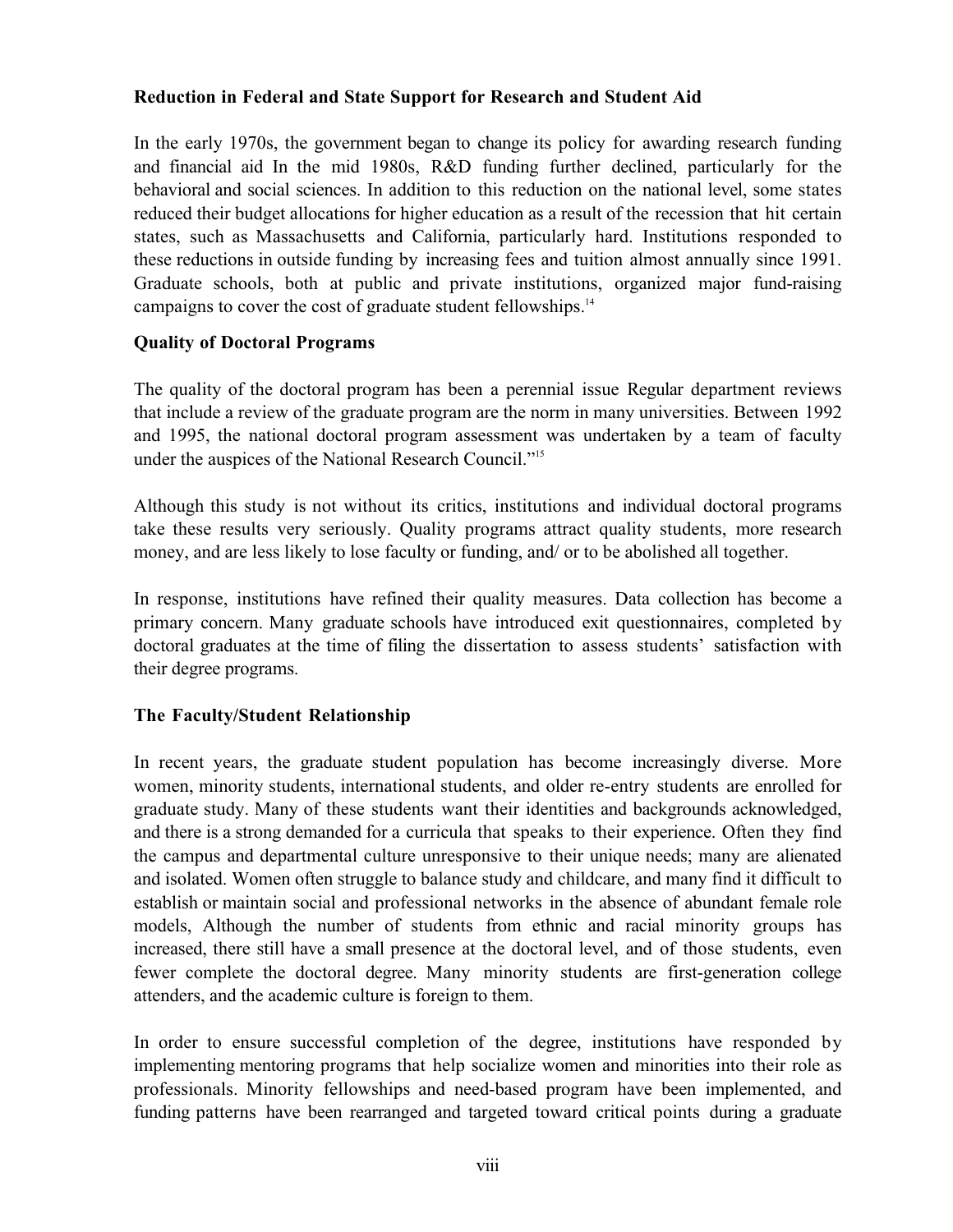career. Institutions have responded to the increase of women and reentry students by setting up an infrastructure that allows them to access childcare on campus.

# **Training Graduate Teaching Assistants**

With the increase in international graduate students teaching lower division courses, undergraduate students began complaining that they couldn't understand of their TA's English. In response, several states legislated that international student TAs meet a level of English proficiency and made money available to establish an English proficiency exam for international graduate student TAs. In addition, several major private funding agencies offered special grants for programs established to address the "training of the future professorate. Institutions responded by implementing proficiency tests and establishing TA training centers or programs designed to provide more systematic pedagogical support and guidance for graduate student instructors.

# **Post-doctoral Appointments**

Post-doctoral appointments have become a major concern during this last decade. Not only do more Ph.D.'s in the sciences and engineering choose to seek more numerous postdoctoral appointments, they also stay in their postdoctoral positions for a longer period of time. Two or three "postdocs" have become the norm rather than the exception, and often an appointment will last five years. Many faculty reason that in a limited job market, postdoctoral positions have become a holding pattern for frustrated job-seekers. The renewed focus on postdocs after a hiatus in the discussion of nearly twenty years, foregrounded many more problematic issues. Universities realized that they had no mechanisms in place to ascertain how many postdocs were working on campus at any one point in time. They became aware that differential pay scales, widely varying working conditions, and unequal or nonexistent benefits packages existed, but did not know the extent of the problem or how to verify it. Some campuses are revising their postdoctoral appointment regulations and procedures, are striving toward a uniform definition, and are setting up data bases that will track their postdocs.

Overall, we can see that during the last decade, graduate deans have invested time, energy, and money in developing innovative programs and comprehensive and reliable data bases for collecting information on their graduate programs and students. Graduate institutions want to regain a measure of institutional autonomy that is a tradition in U.S. graduate education and avoid constantly reacting to external and internal demands. In short, they want to become proactive at anticipating the external and internal forces that impinge upon their institution, and guiding and legitimizing their policies and actions with extensive, readily available data.

# **Organization of this Volume**

This volume is compiled with three groups of readers in mind: first-term graduate deans and vice -presidents; scholars of higher education; and the selection of articles to the interests of these three groups means between various types of literature which, typically, have little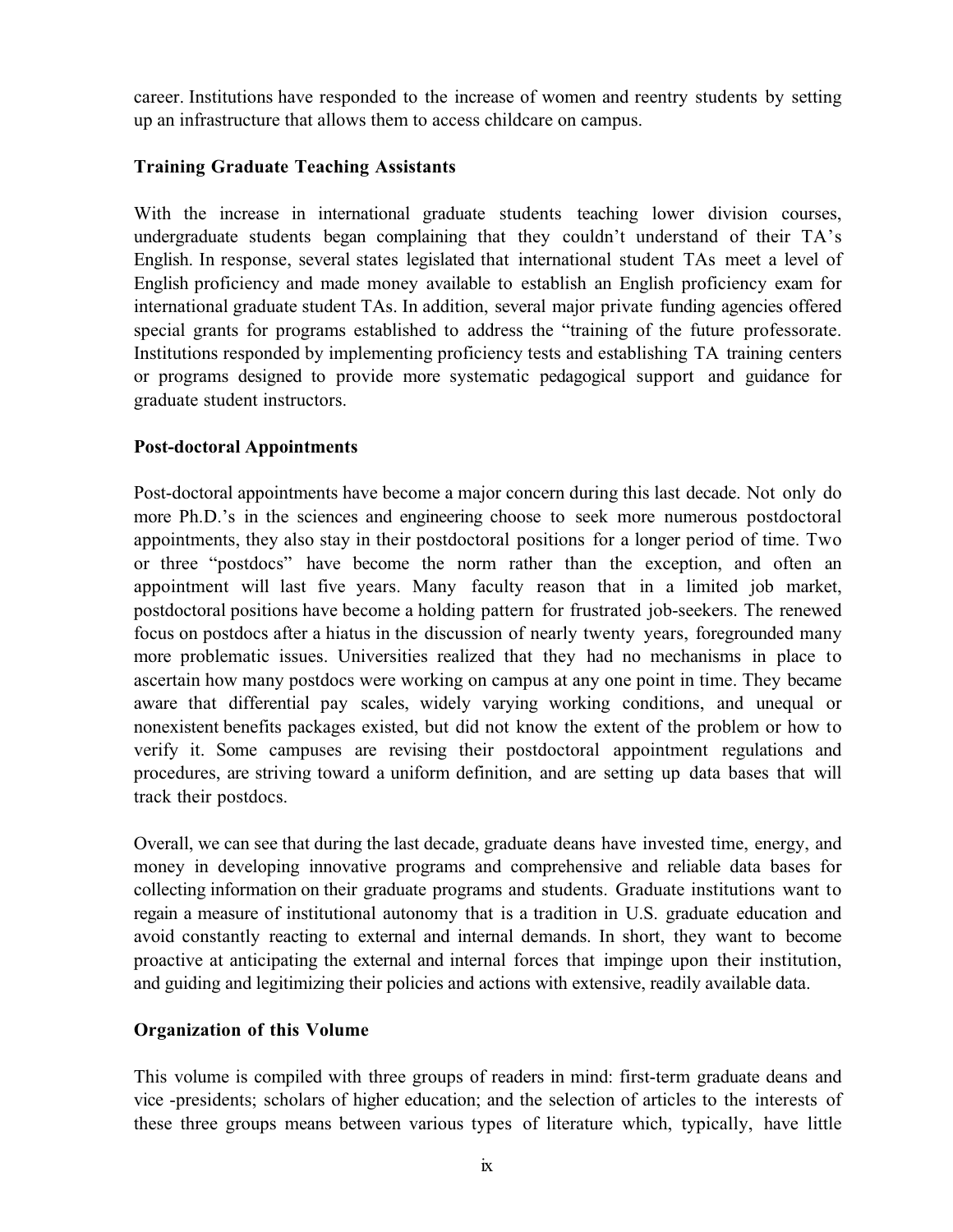connection with each other. On the one hand, there are national and federal policy oriented reports from NSF, NIH, NRC, such as the COSEPUP report, "Reshaping Graduate education in Science and Engineering," or papers of the Government-University-Industry Research Roundtable" produced by policy makers/institutional researchers and published by the National Academy. The literature from this camp focuses on national concerns, such as supply and demand and the adequacy of doctoral training for the future. On the other hand, there is a body of literature which addresses specialized aspects of graduate education, such as mentoring, the participation of ethnic minorities and women in graduate education, student financial support, and graduate students' experience. This literature, written by academic researchers and scholars of higher education journals, often does not take the institutional context or national trends into consideration, and therefore may lack relevance for graduate deans or other policy makers concerned with graduate education. In the same respect, the policy-oriented literature, unfortunately, lacks a sense of institutional specialties and practicability and therefore applies mainly to the realm of desirable goals.

This volume intends to bridge the gap between the policy and scholarly literature by placing the two camps next to each other under a common theme. Articles from two more literature types that concern themselves with issues relevant to graduate education have been included: articles from the popular professional journals, such as *Science* or *Chance* and pieces from the flourishing advice literature. Science regularly pays attention to both scholarly and the policy literature. The volume concludes with a section on practical tips for graduate students and graduate deans. By making available the accumulated knowledge from both types of literature, this volume serves as a reference sourcebook for deans, researchers, and graduate students.

This volume has been divided into seven sections, beginning with an often neglected look into the history of graduate education and proceeding to recurrent issues at the national and institutional level, to research on student or student-faculty relations, to present reforms in graduate education in Europe and Asia, and to practical tips for graduate deans and graduate students. The articles included in each section reflect the key topics and most noteworthy developments in graduate education (some of which have been described above) of the last ten years and are intended to answer such questions as: What has been the historical development in U.S. graduate education from the German Humboldtian ideal to the American ideal of graduate education? What are the contested issues at the national, institutional, and student level? How has the student body changed? What is happening at graduate education outside the U.S.? How are we to study graduate education? What theories may guide us?

With answers to these questions, we might stand back from the current debate over graduate education just far enough to gain a fresh perspective. Few issues in the debate are new, but institutions have had to develop new responses. Most recently, universities have had to generate data collection and management systems that will allow them to respond to external and internal pressures. Whether reliable data will close the recurring debate once and for all in regard to the criticisms leveled against graduate education, is questionable. Certainly the collaborative planning efforts of the government and the university can be further refined. However, there will always be students who pursue advanced studies for the love of their